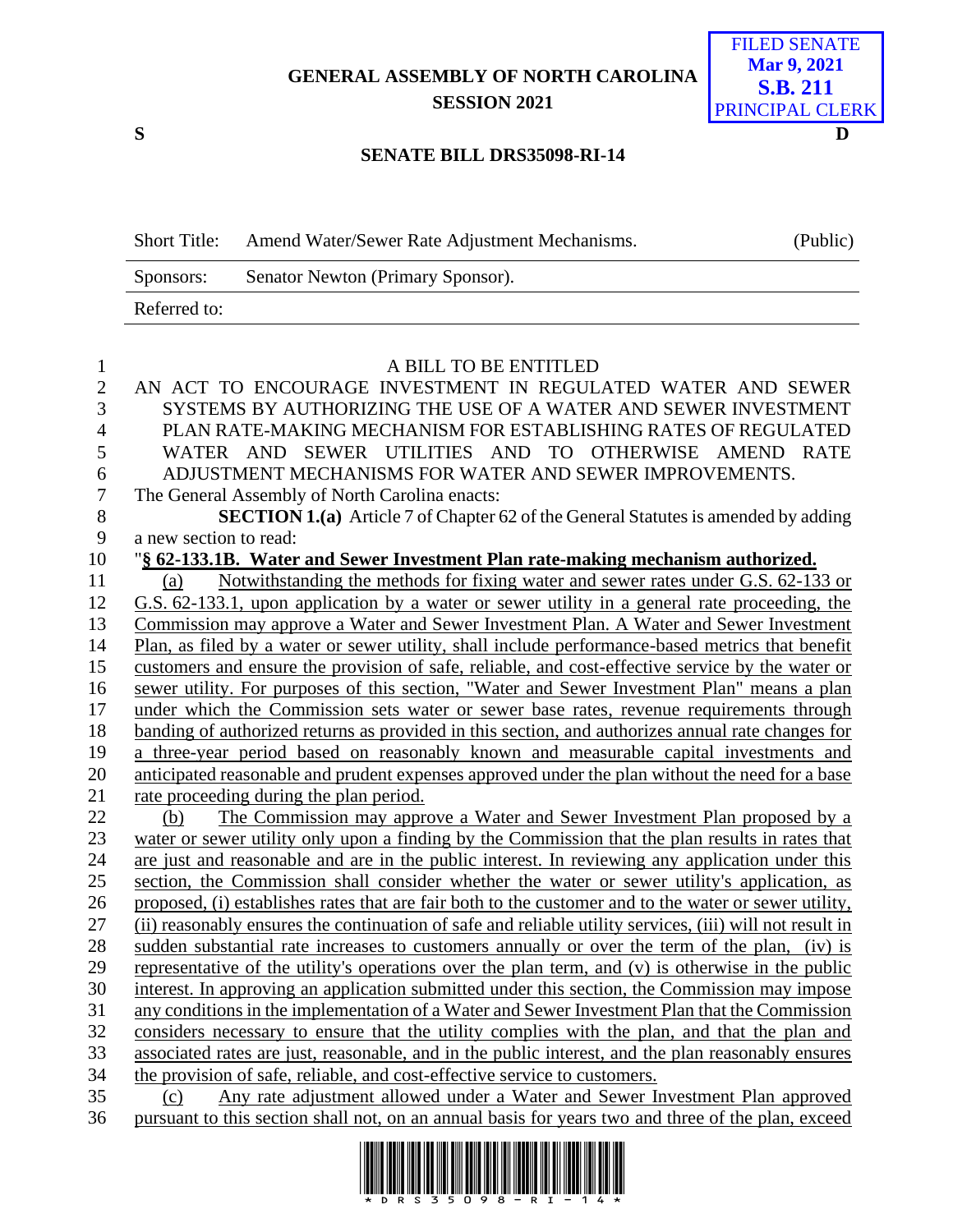## **General Assembly Of North Carolina Session 2021**

 five percent (5%) of the utility's North Carolina retail jurisdictional gross revenues for the preceding plan year. Upon a petition to the Commission, the Commission may consider the addition of unplanned emergency capital investments that must be undertaken during a plan term to address risk of noncompliance with primary drinking water or effluent standards, or to mitigate cyber or physical security risks, even if such expenditures would cause the above-referenced cap to be exceeded. (d) Any rate adjustment mechanism authorized pursuant to G.S. 62-133.12 or G.S. 62-133.12A shall be discontinued during the term of any Water and Sewer Investment Plan. The utility may file for a rate adjustment mechanism authorized pursuant to G.S. 62-133.12, which shall not become effective before the end of the Water and Sewer Investment Plan. No capital improvements recovered through a Water and Sewer Investment Plan may be included for recovery in a rate adjustment mechanism authorized pursuant to G.S. 62-133.12. (e) The Commission shall, after notice and an opportunity for interested parties to be heard, issue an order ruling on the water or sewer utility's request to adjust base rates under G.S. 62-133, denying or approving, with or without modifications, a water or sewer utility's proposed Water and Sewer Investment Plan. An approved plan shall be effective no later than the end of the maximum suspension period pursuant to G.S. 62-134(b). (f) At any time, for good cause shown and after an opportunity for hearing, the Commission may modify or terminate an approved Water and Sewer Investment Plan if modification or termination is determined to be in the public interest. (g) The Commission shall establish banding of authorized returns on equity for Water and Sewer Investment Plans approved pursuant to this section. For purposes of this section, "banding of authorized returns" means a rate mechanism under which the Commission sets an authorized return on equity for a water or sewer utility that acts as a midpoint and then applies a low- and high-end range of returns to that midpoint under which a water or sewer utility will not overearn if within the high-end range and will not underearn if within the low-end range. Any banding of the water or sewer utility's authorized return shall not exceed 100 basis points above or below the midpoint. (1) If a water or sewer utility exceeds the high-end range of the band that is approved by the Commission, the water or sewer utility shall refund or credit earnings above that high-end range to customers in a manner to be prescribed by rules adopted by the Commission pursuant to subsection (i) of this section. (2) If a water or sewer utility falls below the low-end range of the band that is approved by the Commission, the utility may file a general rate case. (h) The Commission shall annually review a water or sewer utility's earnings to ensure the utility is not earning in excess of its allowable return on equity for reasonable and prudent costs to provide service. For purposes of measuring a water or sewer utility's earnings under any mechanisms, plans, or settlements approved under this section, the utility shall make an annual filing that sets forth the utility's earned return on equity for the prior 12-month period. (i) The Commission shall adopt rules to implement the requirements of this section, 41 including rules to: (1) Establish procedures for filing a Water and Sewer Investment Plan under this section. (2) Require reporting on an annual basis of performance-based metrics and evaluation of those metrics' results to ensure the utility continues to perform in a safe, reliable, and cost-effective manner. (3) Develop banding of authorized returns. In setting a midpoint authorized rate of return on equity for banding of authorized returns pursuant to this section, the Commission may consider any decreased or increased risk to a water or sewer utility that may result from having an approved Water and Sewer Investment Plan.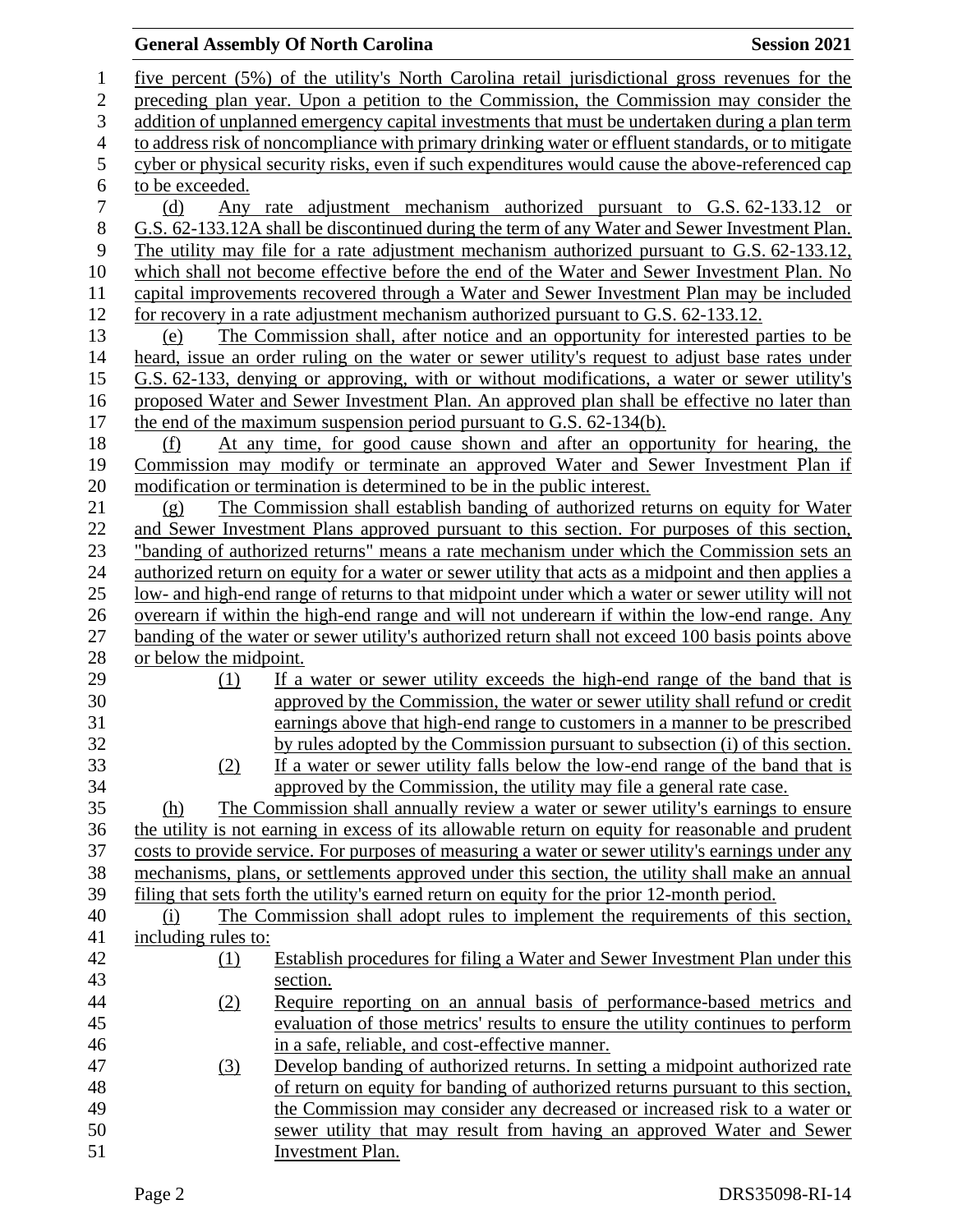|     |                   | <b>General Assembly Of North Carolina</b>                                                             | <b>Session 2021</b> |
|-----|-------------------|-------------------------------------------------------------------------------------------------------|---------------------|
|     | $\underline{(4)}$ | Establish a procedure for the water or sewer utility to annually refund or credit                     |                     |
|     |                   | to customers excess earnings above the high end of the authorized band of                             |                     |
|     |                   | returns.                                                                                              |                     |
|     | (5)               | Establish a methodology to annually review the costs subject to the adjustment                        |                     |
|     |                   | mechanism, including the opportunity for public hearings."                                            |                     |
|     |                   | <b>SECTION 1.(b)</b> G.S. 62-133.1 reads as rewritten:                                                |                     |
|     |                   | "§ 62-133.1. Small water and sewer utility rates.                                                     |                     |
| (a) |                   | In fixing the rates for any water or sewer utility, the Commission may fix such rates                 |                     |
|     |                   | on the ratio of the operating expenses to the operating revenues, such ratio to be determined by      |                     |
|     |                   | the Commission, unless the utility requests that such rates be fixed under G.S. 62-133(b).            |                     |
|     |                   | G.S. 62-133(b) or G.S. 62-133.1B. Nothing in this subsection shall be held to extinguish any          |                     |
|     |                   | remedy or right not inconsistent herewith. This subsection shall be in addition to other provisions   |                     |
|     |                   | of this Chapter which relate to public utilities generally, except that in cases of conflict between  |                     |
|     |                   | such other provisions, this section shall prevail for water and sewer utilities.                      |                     |
| . " |                   |                                                                                                       |                     |
|     |                   | <b>SECTION 1.(c)</b> The Commission shall adopt rules as required by G.S. 62-133.1B(i),               |                     |
|     |                   | as enacted by Section $1(a)$ of this act, no later than 120 days after the date this act becomes law. |                     |
|     |                   | <b>SECTION 2.</b> G.S. 62-133.12 reads as rewritten:                                                  |                     |
|     |                   | "§ 62-133.12. Rate adjustment mechanism based on investment in repair, improvement,                   |                     |
|     |                   | and replacement of water and sewer facilities.                                                        |                     |
| (a) |                   | The Commission may approve a rate adjustment mechanism in a general rate                              |                     |
|     |                   | proceeding pursuant to G.S. 62-133 to allow a water or sewer public utility to recover through a      |                     |
|     |                   | system improvement charge the incremental depreciation expense and capital costs associated           |                     |
|     |                   | with the utility's reasonable and prudently incurred investment in eligible water and sewer system    |                     |
|     |                   | improvements. The Commission shall approve a rate adjustment mechanism authorized by this             |                     |
|     |                   | section only upon a finding that the mechanism is in the public interest. The frequency and           |                     |
|     |                   | manner of rate adjustments under the mechanism shall be as prescribed by the Commission.              |                     |
| (b) |                   | For purposes of this section, "eligible water system improvements" or "eligible sewer"                |                     |
|     |                   | system improvements" shall include only those improvements found necessary by the                     |                     |
|     |                   | Commission to enable the water or sewer utility to provide safe, reliable, and efficient service in   |                     |
|     |                   | accordance with applicable water quality and effluent standards.                                      |                     |
| (c) |                   | For purposes of this section, "eligible water system improvements" means:                             |                     |
|     | (1)               | Distribution system mains, valves, utility service lines (including meter boxes                       |                     |
|     |                   | and appurtenances), meters, and hydrants-hydrants, hydro tanks, and pumping                           |                     |
|     |                   | equipment installed as in kind-replacements.                                                          |                     |
|     | (2)               | Main extensions installed to eliminate dead ends and to implement solutions                           |                     |
|     |                   | to regional water supply in order to comply with primary and, upon specific                           |                     |
|     |                   | Commission approval, secondary drinking water standards.                                              |                     |
|     | (3)               | Equipment and infrastructure installed to comply with primary drinking water                          |                     |
|     |                   | standards.                                                                                            |                     |
|     | (4)               | Equipment and infrastructure installed at the direction of the Commission to                          |                     |
|     |                   | comply with secondary drinking water standards standards or other health or                           |                     |
|     |                   | environmental standards established by federal, State, or local governments.                          |                     |
|     | (5)               | Unreimbursed costs of relocating facilities due to highway roadway projects.                          |                     |
| (d) |                   | For the purposes of this section, "eligible sewer system improvements" means:                         |                     |
|     | (1)               | Collection main extensions installed to implement solutions to wastewater                             |                     |
|     |                   | problems.                                                                                             |                     |
|     | (2)               | Improvements necessary to reduce inflow and infiltration to the collection                            |                     |
|     |                   | system to comply with applicable State and federal law and regulations.                               |                     |
|     | (3)               | Unreimbursed costs of relocating facilities due to highway construction or                            |                     |
|     |                   | relocation-roadway projects.                                                                          |                     |